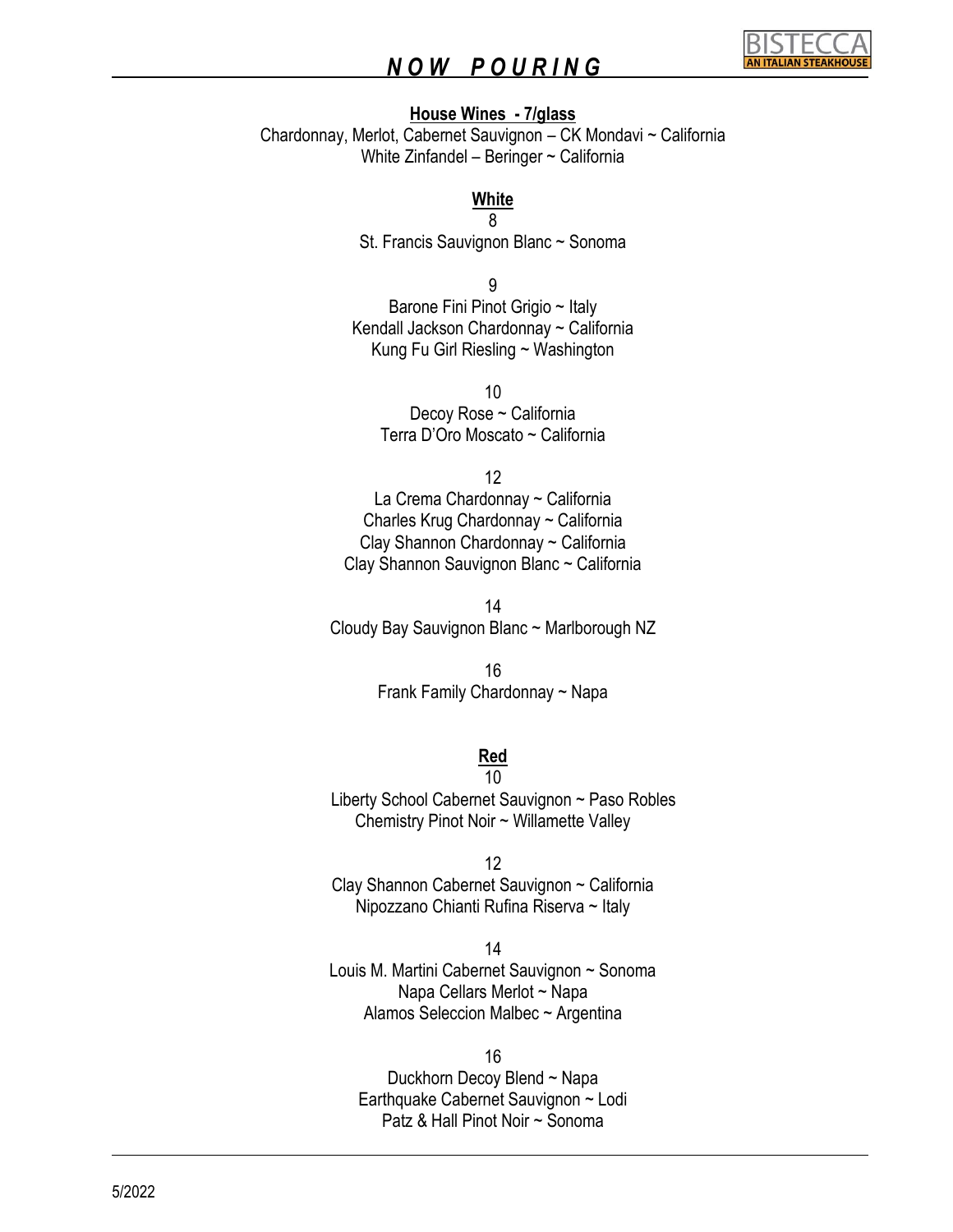

# *SOMMELIER'S SELECTIONS*

| ILLAHE Pinot Noir 2018/2019 ~ Willamette Valley         | 75                 |            |
|---------------------------------------------------------|--------------------|------------|
| Duckhorn Paraduxx 2017 ~ Napa                           | 88                 |            |
| Jordan Cabernet 2016 ~ Sonoma                           | <b>100</b>         | 85         |
| Faust Cabernet by Quintessa 2018 ~ Napa                 | <b>120</b>         |            |
| Banfi Brunello Dei Montalcino 2015 ~ Italy              | <b>140</b> 110     |            |
| Caymus Cabernet $2019 \sim Napa$                        | <b>140</b>         |            |
| Domaine Serene Pinot Noir $2017 \sim$ Willamette Valley | <i><b>140</b></i>  | <b>120</b> |
| Cakebread Cellars Cabernet 2017 ~ Napa                  | <i><b>150</b></i>  |            |
| Fisher Coach Insignia 2015 ~ Napa                       | <b>170</b> 150     |            |
| Silver Oak $2016 \sim Napa$                             | <del>185</del> 165 |            |
| Patriarch by Frank Family 2015 ~ Napa                   | $325$ 275          |            |
| Skipstone $2015 \sim Alexander$ Valley                  | <del>325</del> 275 |            |

*Limited availability!*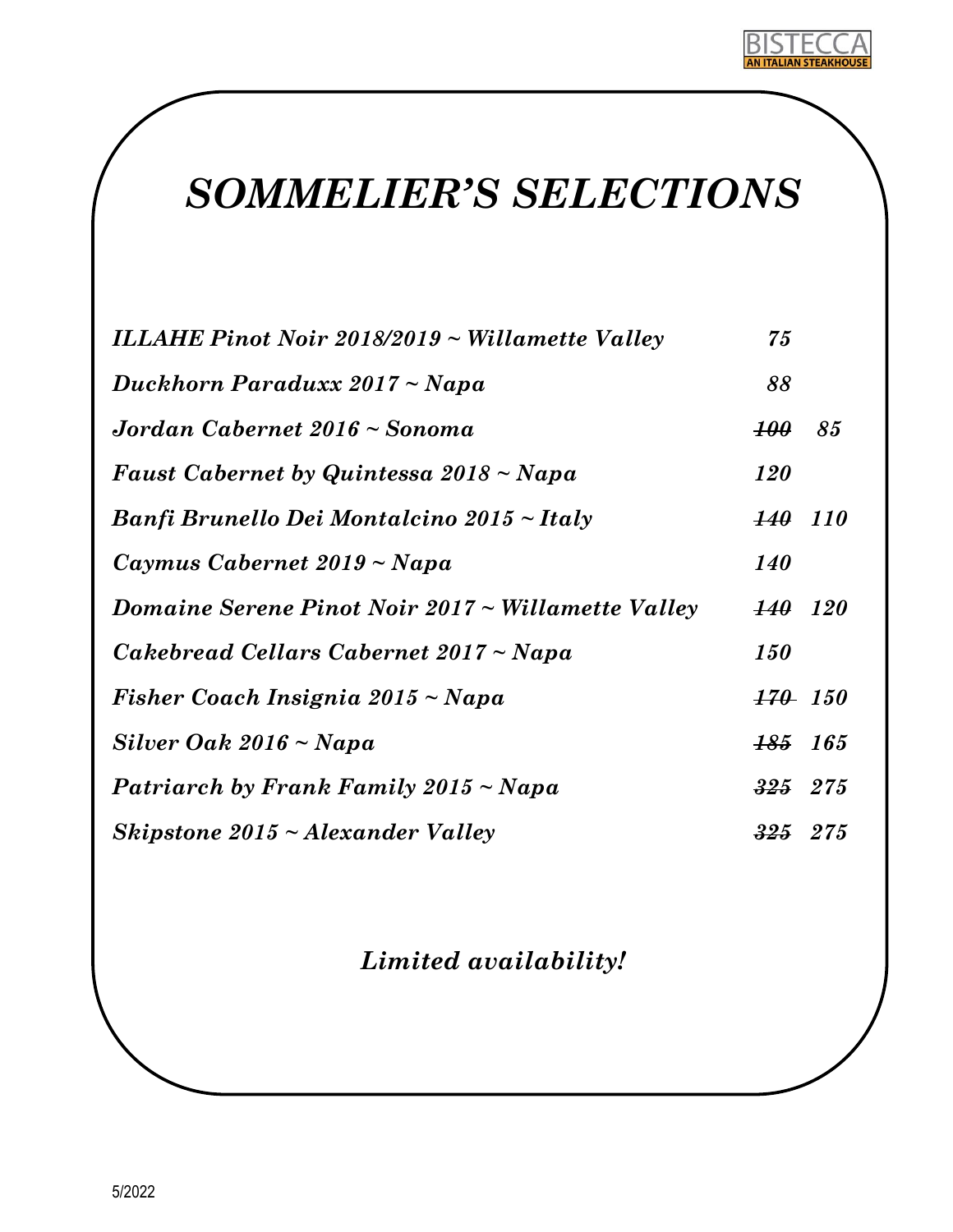

### *CHARDONNAY*

| Kendall Jackson ~ California         | 30 |
|--------------------------------------|----|
| La Crema ~ Sonoma                    | 35 |
| Clay Shannon Chardonnay ~ California | 42 |
| Charles Krug Chardonnay ~ California | 46 |
| Frank Family $\sim$ Napa             | 65 |
| Jordan ~ Sonoma                      | 75 |
| Rombauer ~ Carneros                  | 90 |

#### *SAUVIGNON BLANC*

| St. Francis $\sim$ Sonoma County<br>Clay Shannon $\sim$ California<br>Cloudy Bay $\sim$ Marlborough NZ<br>Red Mare $\sim$ Napa | 28 |
|--------------------------------------------------------------------------------------------------------------------------------|----|
|                                                                                                                                | 42 |
|                                                                                                                                | 48 |
|                                                                                                                                | 74 |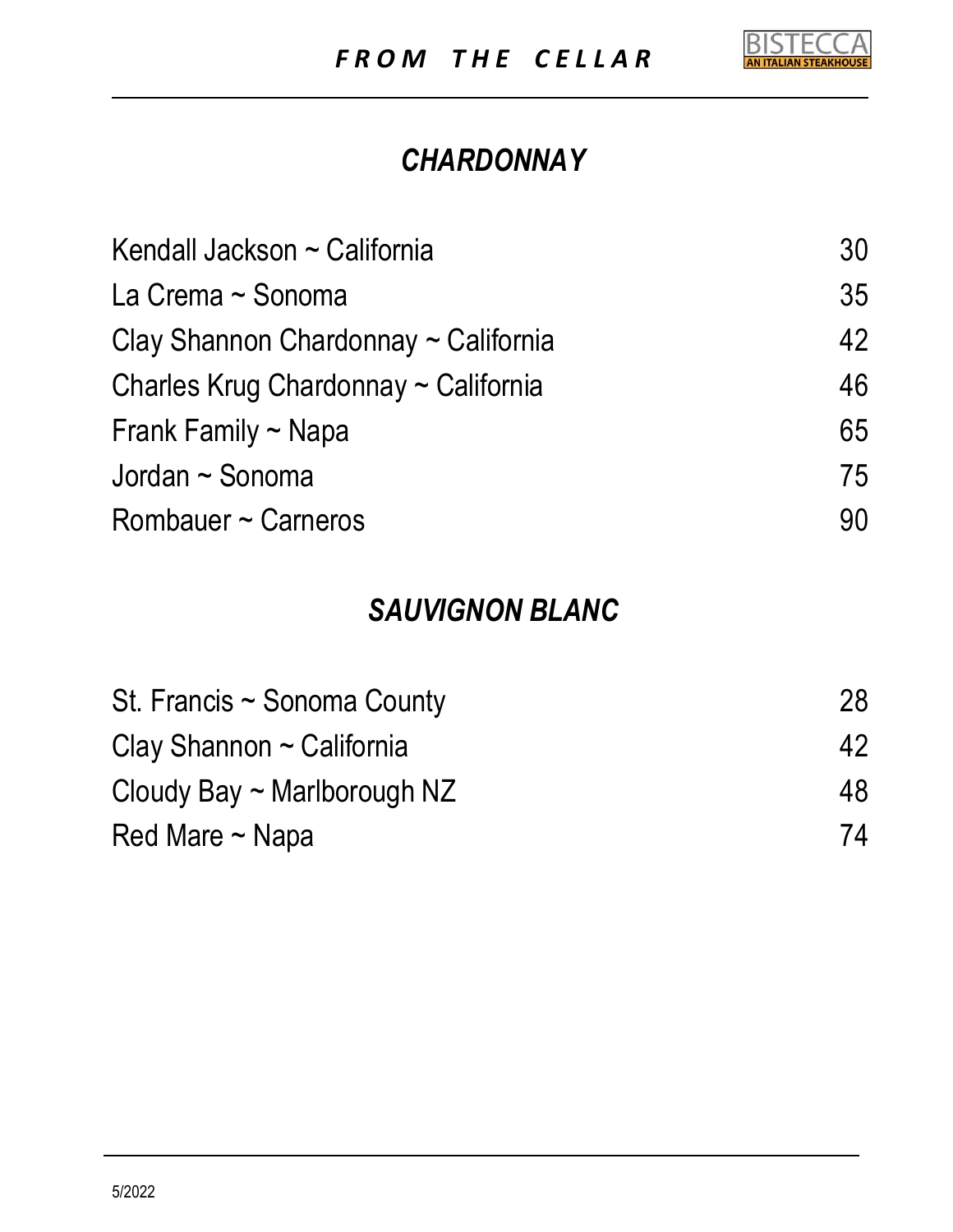

#### *ECLECTIC WHITES*

| Beringer White Zinfandel ~ California   | <b>22</b> |
|-----------------------------------------|-----------|
| Kung Fu Girl Riesling $\sim$ Washington | 30        |
| Barone Fini Pinot Grigio ~ Italy        | 32        |
| Terra D'Oro Moscato ~ California        | 35        |
| Decoy Rose ~ California                 | 39        |
| Santa Margherita Pinot Grigio ~ Italy   | 52        |

#### *SPARKLING AND CHAMPAGNE*

| Mionetto Prosecco Split ~ Italy              | 12 <sup>2</sup> |
|----------------------------------------------|-----------------|
| Chandon Brut Split NV ~ Napa                 | 14              |
| Rosa Regale Sparkling White Split ~ Italy    | 14              |
| Chandon Garden Spritz Split ~ Napa           | 16              |
| Mionetto Prosecco $\sim$ Italy               | 35              |
| Chandon Brut NV ~ Napa                       | 55              |
| Moet Chandon, Brut Imperial $NV \sim$ France | 94              |
| Moet Chandon, Rose Imperial $\sim$ France    | 105             |
| Veuve Clicquot NV ~ France                   | 115             |
| Ruinart Rose NV ~ France                     | 155             |
| Perrier Jouët Fluer de Champagne ~ France    | 220             |
| Krug Grand Cuvee $NV \sim$ France            | 250             |
| Dom Perignon $\sim$ France                   | 275             |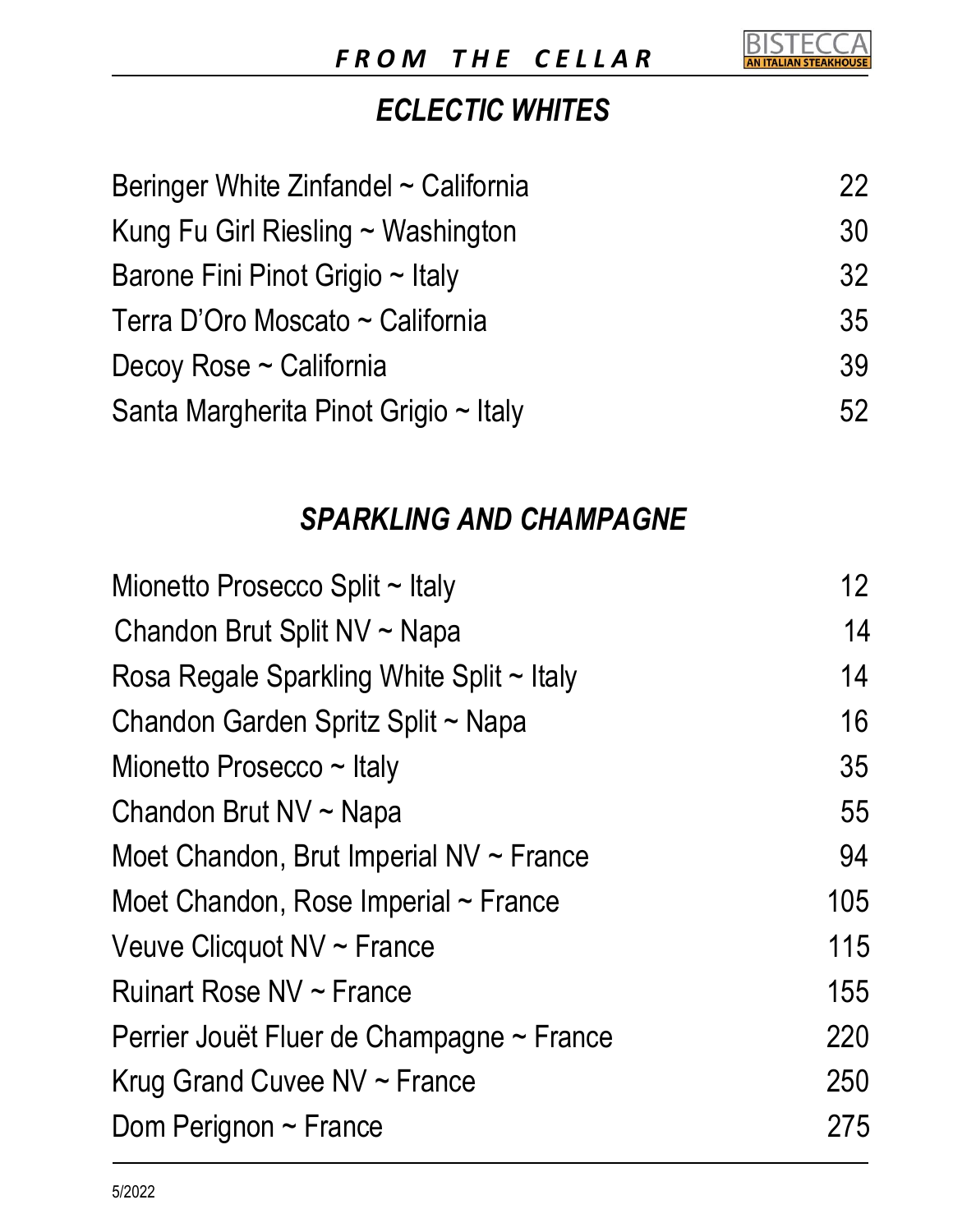

#### *PINOT NOIR*

| Chemistry ~Willamette Valley       | 38  |
|------------------------------------|-----|
| Meiomi ~ Monterrey                 | 40  |
| Patz & Hall ~ Sonoma               | 45  |
| La Crema ~ Monterrey               | 46  |
| Decoy ~ Sonoma County              | 50  |
| Saintsbury ~ Carneros              | 55  |
| <b>ILLAHE ~ Willamette Valley</b>  | 75  |
| Argyle Reserve ~ Willamette Valley | 80  |
| Domaine Serene ~ Willamette Valley | 120 |

#### *SOUTH AMERICA/EUROPE*

| Alamos Selección Malbec ~ Argentina             | 38  |
|-------------------------------------------------|-----|
| Nipozzano Chianti Rufina Riserva ~ Italy        | 38  |
| Ruffino Riserva Ducale Chianti Classico ~ Italy | 50  |
| Ruffino Modus Super Tuscan ~ Italy              | 55  |
| IL Fauno Super Tuscan $\sim$ Italy              | 55  |
| Masi Amarone $\sim$ Italy                       | 90  |
| Banfi Brunello Di Montalcino ~ Italy            | 110 |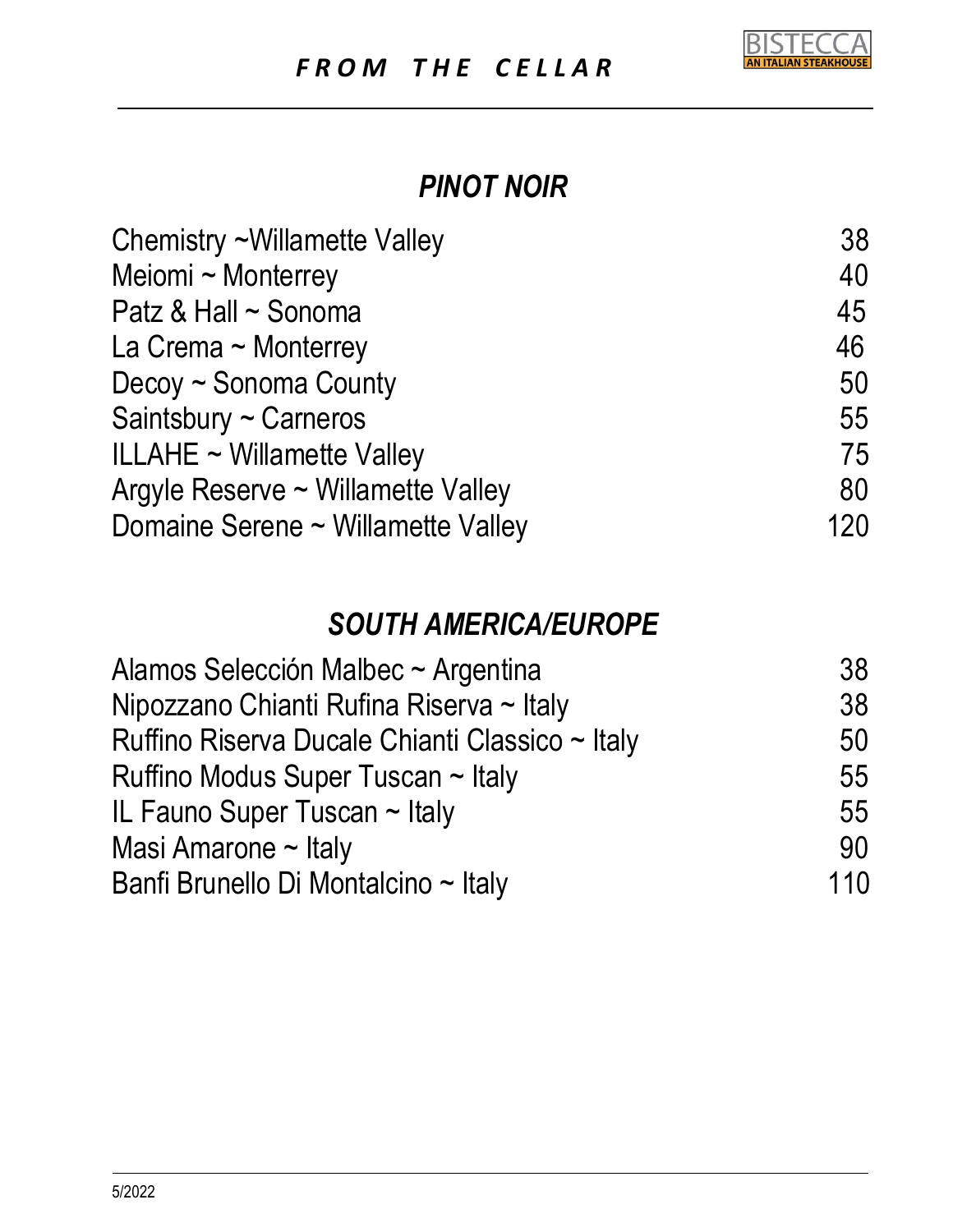

### *CABERNET SAUVIGNON*

| Liberty School $\sim$ Paso Robles     | 39  |
|---------------------------------------|-----|
| Clay Shannon ~ California             | 46  |
| Louis M. Martini ~ Sonoma             | 50  |
| Simi ~ Alexander Valley               | 57  |
| Earthquake ~ Lodi                     | 64  |
| Justin $\sim$ Paso Robles             | 69  |
| Charles Krug ~ Napa                   | 75  |
| Simi Landslide ~ Alexander Valley     | 75  |
| Jordan ~ Sonoma                       | 85  |
| Frank Family $\sim$ Napa              | 95  |
| Charles Krug Generations ~ Napa       | 95  |
| Red Mare $\sim$ Napa                  | 110 |
| Stags Leap Artemis ~ Napa             | 115 |
| Faust by Quintessa $\sim$ Napa        | 120 |
| Caymus ~ Napa                         | 140 |
| Cakebread Cellars ~ Napa              | 150 |
| Fisher Coach Insignia ~ Napa          | 150 |
| Silver Oak ~ Napa                     | 165 |
| Patriarch by Frank Family $\sim$ Napa | 275 |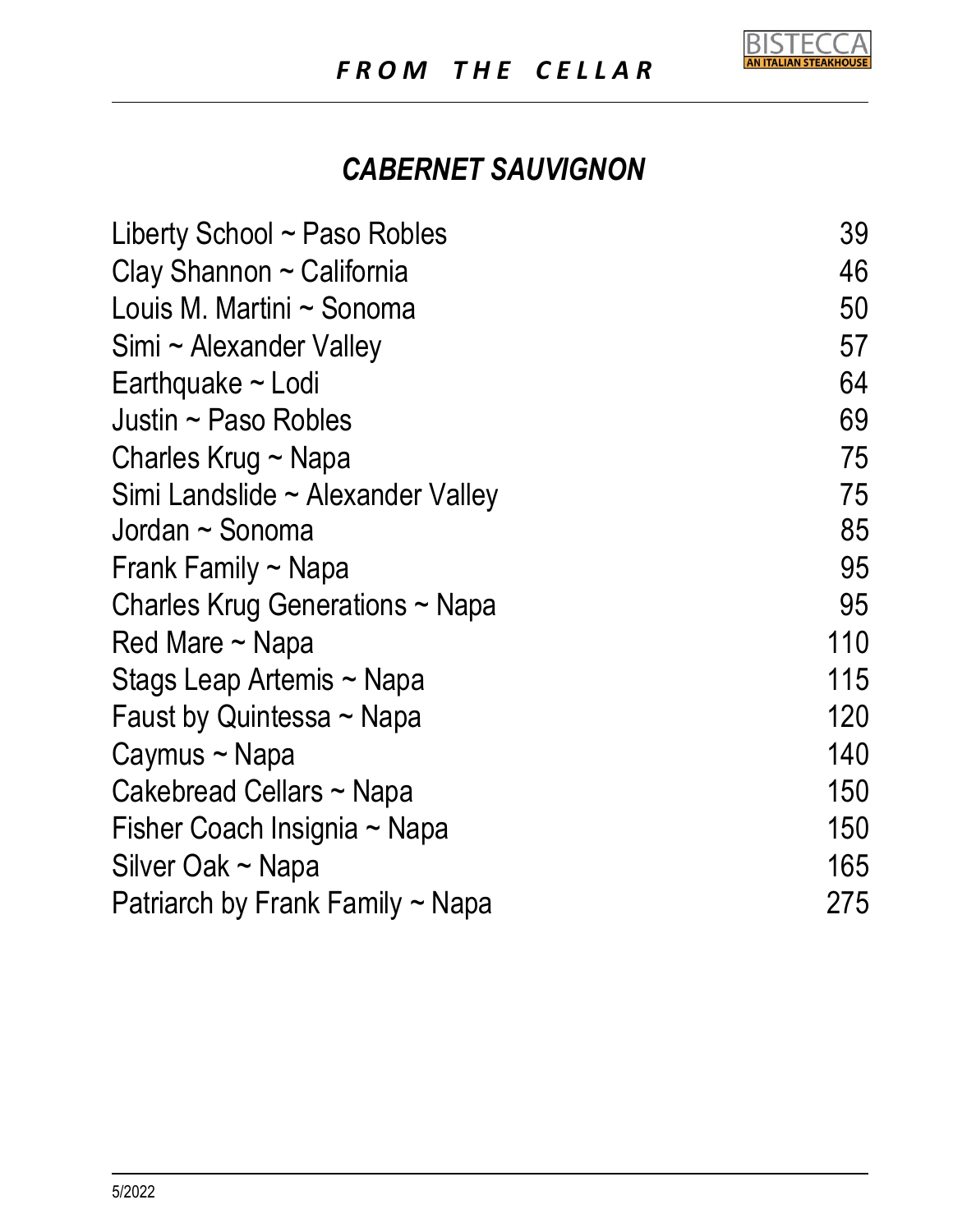

#### **OTHER REDS**

| Michael David Petite Petite ~ Lodi           | 38  |
|----------------------------------------------|-----|
| St. Francis "Old Vine" Zinfandel ~ Sonoma    | 45  |
| Two Hands "Angels' Share" Shiraz ~ Australia | 55  |
| Napa Cellars Merlot ~ Napa                   | 56  |
| Decoy Blend ~ Sonoma County                  | 58  |
| Hall Merlot ~ Napa                           | 65  |
| Bodyguard Blend ~ Paso Robles                | 65  |
| Red Schooner Voyage 8 by Caymus              | 75  |
| Taken Red Blend ~ Napa                       | 80  |
| Frank Family Red Zinfandel ~ Napa            | 83  |
| Duckhorn Paraduxx ~ Napa                     | 88  |
| The Prisoner $\sim$ Napa                     | 90  |
| Skipstone ~ Alexander Valley                 | 275 |
|                                              |     |